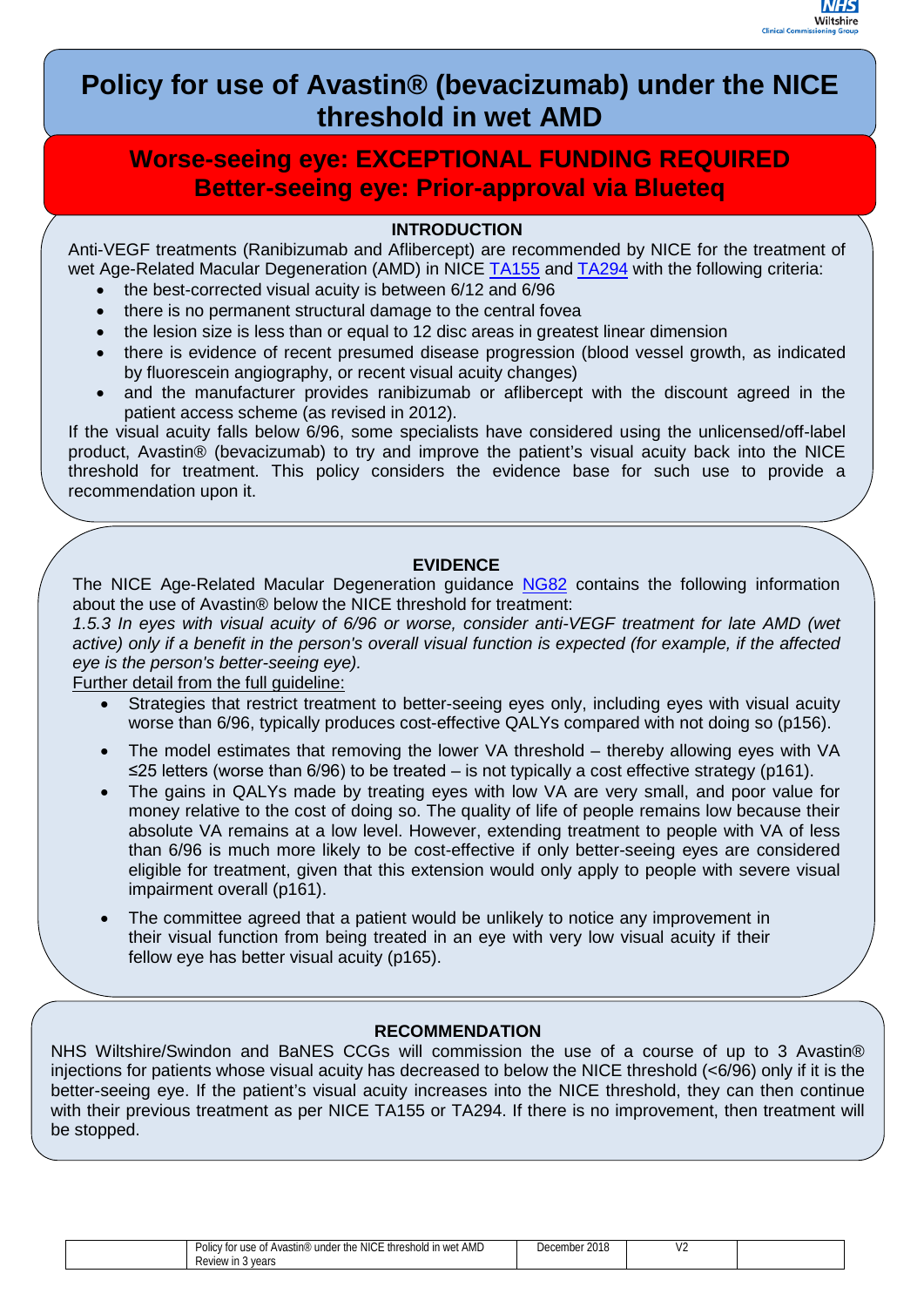

#### **CLINICAL PRIORITIES FOR OUR CCGs**

The CCG have a duty to prioritise spending of a finite resource locally and made a decision which it felt gave the most equitable and effective use of investment. This policy will be reviewed in the light of any relevant national guidance that is published.

## **NHS Funds**

Clinical Commissioning Groups (CCGs) buy healthcare on behalf of the local population. The money for this comes from a fixed budget. By law, we are required to keep within this budget.

Demand for healthcare is greater than we are able to fund from this fixed budget. This isn't just a problem in Wiltshire, it is a nationwide issue. Unfortunately, this means that some healthcare which patients might wish to receive and which consultants, doctors and other health professionals might wish to offer cannot be funded. It has always been the situation, ever since the start of the NHS in 1948, that the NHS is not able to fund every treatment.

#### **Assessing what the overall population needs most**

This means we have to prioritise what we spend, so BaNES/Swindon/Wiltshire residents have availability to the healthcare treatments which are needed most.

This assessment of need is made across the whole population and wherever possible, on the basis of best evidence about effectiveness. We also aim to do this in a way that is fair, so that different people with equal need have equal opportunity to access services. This approach is not new and it is not only happening in Wiltshire, it is consistent with other NHS organisations who buy healthcare for their local populations.

#### **PRIVATE FUNDING**

If patients choose to privately fund a drug or intervention that is not normally funded by Wiltshire CCG, they will continue to retain their entitlement to all other elements of NHS care available to a Wiltshire resident. However, when patients are privately funding an intervention, they are responsible for all the costs associated with that intervention, including any Consultant costs or diagnostics. They are, therefore, unable to receive a mixture of privately funded and NHS funded care within the same appointment or intervention - they cannot 'top up' an NHS funded appointment or intervention by paying for an additional intervention to be provided or monitored during the same consultation within the same episode of care.

We do not expect NHS providers to offer this intervention privately.

#### **MANAGING EXCEPTIONS**

In their dealings with patients and the public, providers should, if necessary, make it clear that the decision by NHS Commissioners to consider treatments or procedures to be of low priority under this policy is a considered decision. This is made against their responsibility to seek the greatest health advantage possible for local populations, using the resources allocated to them. It is necessary for NHS Commissioners to make decisions regarding the investment of resources in interventions which achieve the greatest health gain for the local population.

Where individual patient circumstances require the escalation of their care please refer to the Individual Funding Requests Policy.

| NICE threshold in wet.<br>AMD<br>under the<br>. Avastın®<br>cv for use<br>Polic<br>$\sim$<br>$\mathbf{v}$<br>. | 0.015<br>∩ember.<br>Der<br>ZUIC | $\overline{\phantom{a}}$ |  |
|----------------------------------------------------------------------------------------------------------------|---------------------------------|--------------------------|--|
| Review in<br>vears<br>$\sim$                                                                                   |                                 |                          |  |